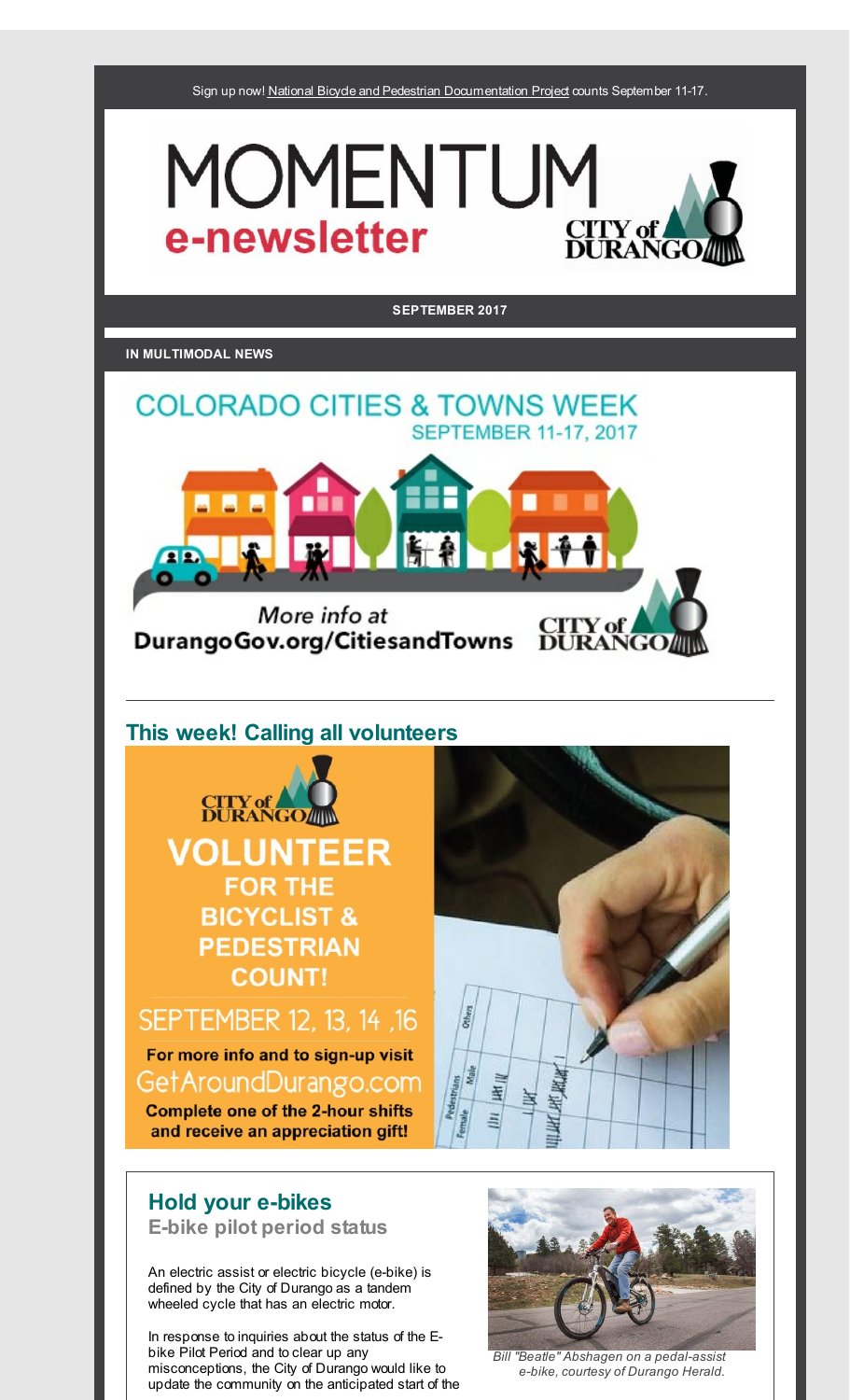trial period in conjunction with Animas River Trail improvements.

The E-bike Pilot Program start date has not yet been announced. The E-bike Pilot Program start date will be announced once improvements are made on the Animas River Trail, which will include signage and surface markings. The Pilot Program will only be on hard surface trails and the soft surface commuter route on Chapman Hill. E-bikes are not permitted on the City's natural surface trail system, including Horse Gulch.

E-bike are allowed on all City streets. E-bikes are defined as motorized, and as such, use is allowed on City property only where other motorized vehicles are allowed.

## **Durango Transit returns to winter hours on October 1st**

Winter hours include:

- No Sunday trolley,
- Evening bus operates until 10 PM,
- Last trolley leaves the Transit Center at 7 PM.

For more information, view the **Durango Transit Rider's Guide [here](http://r20.rs6.net/tn.jsp?f=001TVIoiEjsWQ--V4mnPo_HpU5fCpw6eMCVHennv0bezUMG12Uzc-j2qvajOGHAK9N_Nykbvip13VvWiKA2zPWipR3sY6HuDtFlmr-BdckVDTJCR56-yMuv9qyKK3zTbknLAw75isLq8_cBQCQxqoF0iDku1aBaquDaJRVLjS3f6vbO9JGmSkeLhRmhDWpa-rmDLB4ElNT7fxV70cuQzIUzIw==&c=&ch=)**.

## **Mark your calendars for these upcoming events**

- **Thursday, October 5, 5-7 PM at Needham Elementary School, Multipurpose Room.** Public meeting for the Needham Connect II design of sidewalk and roadway improvements along Columbine Dr.
- **Thursday, October 19, 1-3 PM at TBD.** Join our fourth quarter joint Way to Go! Together and Local First Workshop!
- **Friday, December 1, 3-9 PM in our Durango Transit Trolley at Main Ave and 8th St.** Pickup your discounted 2018 transit and parking passes during Noel Night!

Please contact Jennifer Hill at (970) 375-4955 or [jennifer.hill@durangogov.org](mailto:jennifer.hill@durangogov.org) with questions.

## **The Wheels on the Bus Go 'Round**

**City Council passes ordinance to create Department of Transportation on August 15**

As part of a larger citywide reorganization meant to improve efficiency and continue to provide high-level service, Durango City Council approved an ordinance that created the Department of Transportation on August 15. The Department of Transportation now includes Durango Transit and multimodal programs, including pedestrian and bicycle facility improvement projects, the Way to Go! Club, and all your favorite events.



Sarah Dodson is now the Assistant Director of Transportation, reporting to Amber Blake, Assistant City Manager. Jennifer Hill serves as the Multimodal Coordinator and Kent Harris is the Transit Operations Manager.

For more information, please contact Sarah Dodson at (970) 375-4901 or [sarah.dodson@durangoggov.org](mailto:sarah.dodson@durangoggov.org).

## **A successful and fun Float to Work Day on August 25!**

The City of Durango hosted the first annual Float to Work Day on Friday, August 25, 2017. Over60 people hopped into the Animas River on rafts, canoes, kayaks, paddleboards and tubes. Thanks to our sponsors for a fun, successful event!

**2017 Sponsors:** Mild to Wild [Rafting](http://r20.rs6.net/tn.jsp?f=001TVIoiEjsWQ--V4mnPo_HpU5fCpw6eMCVHennv0bezUMG12Uzc-j2qloSClkevw_3pIYkNWq8BIaqUPpoHXwdrupt71mtTnMakWnbfVf5oskeHsW8W6ZIXad5O9FfZvM_pd495uCvJXQ4V8wD6WkNuTw_2mUiO-QzEnE-ZG0U1NOyEUlHlFX9UQ==&c=&ch=) and Jeep Tours 4 [Corners](http://r20.rs6.net/tn.jsp?f=001TVIoiEjsWQ--V4mnPo_HpU5fCpw6eMCVHennv0bezUMG12Uzc-j2qgbQ5EeOnMXLdIxWazFI5W13_RnjDVWZOQ4X29v4YG6fx0eO6cO0FWwGY_VIQlDi4LHCS7bdtS0WNByYjAiYshGRDkZ1OC-k7TYFUno1Qk0IMJRD1mZyt8hDQ4DL5qkEKQ==&c=&ch=) River Sports 81301 Coffee House and [Roasters](http://r20.rs6.net/tn.jsp?f=001TVIoiEjsWQ--V4mnPo_HpU5fCpw6eMCVHennv0bezUMG12Uzc-j2qloSClkevw_3B_2WfFYFG2oFrqIX4Si-JfbOlaTm5xO7hcS_9OTFoNPPhWjF6te0lAMzXnN8sgEuAKeDIx1aV5jOlBjTA2L8ez_m4e1b-XXz9WKjWmsOlbVJ25cwmUdznA==&c=&ch=) Durango Coffee [Company](http://r20.rs6.net/tn.jsp?f=001TVIoiEjsWQ--V4mnPo_HpU5fCpw6eMCVHennv0bezUMG12Uzc-j2qgbQ5EeOnMXLgxoUIn1V2NKnSOI_h9aRhi5mnmuz7Gf5lu7g8uvY1i4Xf6P9jCGc0xSX4oN7KEFVd6TCGqEqUjdgbrdtYMTh7352EFmWMhDfQBJam7GL2X6wokapj8ZvNA==&c=&ch=) San Juan Basin [Public](http://r20.rs6.net/tn.jsp?f=001TVIoiEjsWQ--V4mnPo_HpU5fCpw6eMCVHennv0bezUMG12Uzc-j2qloSClkevw_3orzGIR-YulndcG1s36AoxwYdOKoiL7PugUHSSuXcEHVFmso0jmmR9xQydMoDIb6Aew0a5UwB_NLS14CTHhEvssIwgIucNfRJIpmFqpKg7aBDwf8k6YUhxQ==&c=&ch=) Health San Juan [Citizens](http://r20.rs6.net/tn.jsp?f=001TVIoiEjsWQ--V4mnPo_HpU5fCpw6eMCVHennv0bezUMG12Uzc-j2qloSClkevw_3BuNCqelvjc52QBWesa7MDDexqEIJ5la4mwwzhhJJ7BXBd-OH-vTsjlDcqQ0sHyvjTidWCpLirTL-qFmFRPaqGoV7aqvCzrltyHhcFLvEi803G81FSygG8w==&c=&ch=) [AllianceMountain](http://r20.rs6.net/tn.jsp?f=001TVIoiEjsWQ--V4mnPo_HpU5fCpw6eMCVHennv0bezUMG12Uzc-j2qloSClkevw_3u33Pbv-C0Sw83Vc1Kj4MKeCCYvXSjtMn1DbaAge-zQPYafShBtjamVA-LOKFCl5rLuvzXGCxTYFokpcpmpONJ1d3ozxLlVyh3SsTIGEV7r2zOAX-9c-zrw==&c=&ch=) Studies **Institute** [Durango](http://r20.rs6.net/tn.jsp?f=001TVIoiEjsWQ--V4mnPo_HpU5fCpw6eMCVHennv0bezUMG12Uzc-j2qnOBXXQveXIp9R5RVq1koqfSdPw55sF_plWWDGQU1Pl0p-ANAFhWUTgqKsQ1WCyRRw4ZEuUucHZjQpU-s-rHYLaaDnwJKHNWLYE8CWHTJnVkRxiEsiY5BV9Lm892-sFM9meMJwgZWf3qspN8KL4UBQI=&c=&ch=) Transit City of [Durango](http://r20.rs6.net/tn.jsp?f=001TVIoiEjsWQ--V4mnPo_HpU5fCpw6eMCVHennv0bezUMG12Uzc-j2qvjdj2RlZzcV2WcMY6dTpJR75qgwovq_nYuc_X75XGENrfspvqJgAbjVXTxmM__YMjbiSSchTjyY84sej6E35BfwlLRVy2VJDHM8m-Qx6iLucoQlb52rmkA=&c=&ch=)

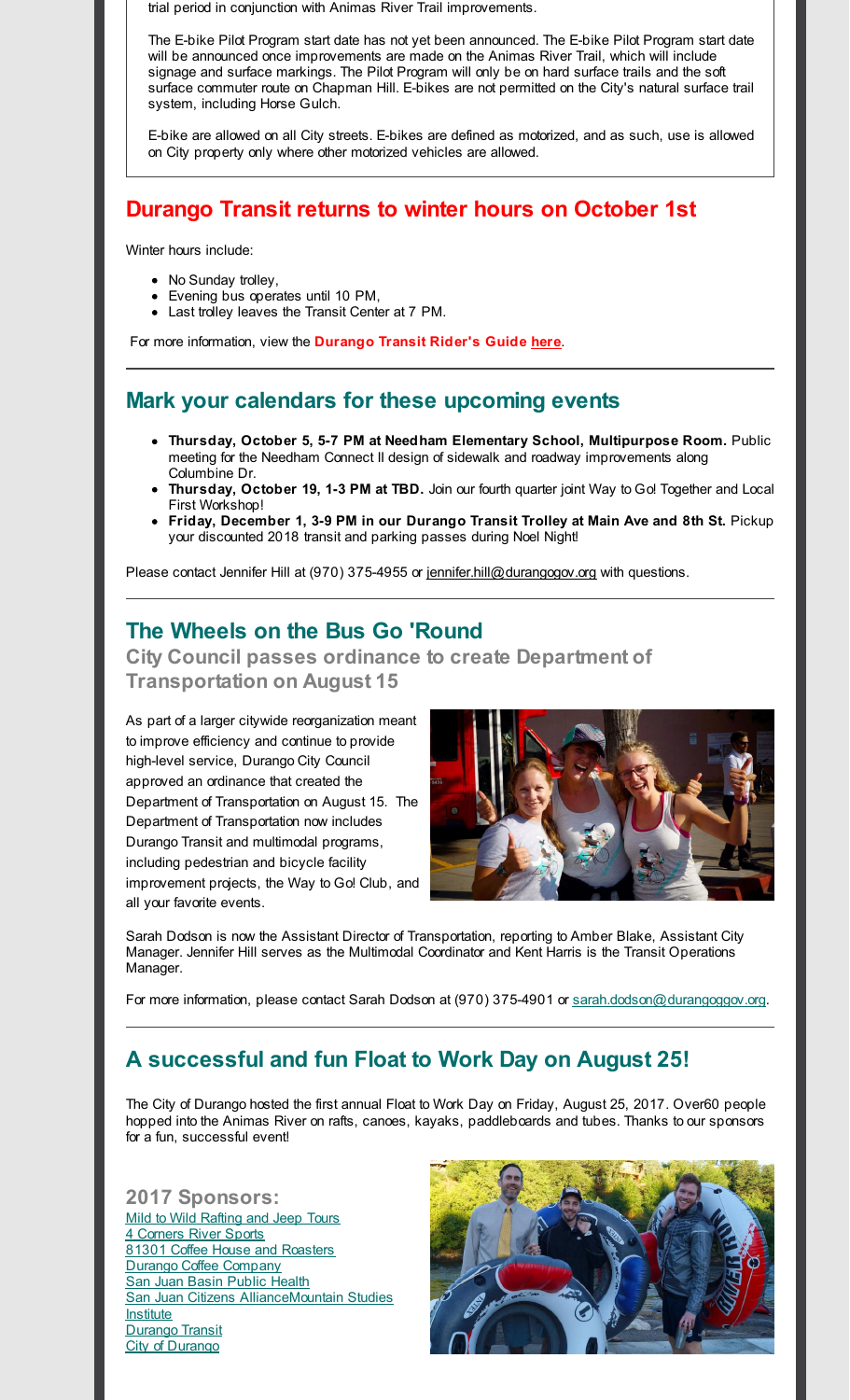

For more photos from the City's inaugural Float to Work Day, go **[here](http://r20.rs6.net/tn.jsp?f=001TVIoiEjsWQ--V4mnPo_HpU5fCpw6eMCVHennv0bezUMG12Uzc-j2qloSClkevw_3nwQzATzRM_kXiqI8C3QtdbIFmttMzKqCi8p_3OjzPYtZ7OReXu7Gv08cwChwsucG5l4bLuG88C4ljRM4RepHeCqlg1yd1rhbiYzwbIgt7lZCVg_vyXrKpdogfRRgUMXyX39Sd9ehBiEcAB6ZSzBFHxkahsYOylxz7eApciQF-rpJ5VgrueyMEwZrEMba4MZkSs1-oPcOY2L6SKnKHj5GpA==&c=&ch=)**.

## **Complete Streets make safer streets for walking, wheeling & biking to school**

**Ideas from across Colorado make safer routes to school**

**Here in Durango,** we recently implemented phase 1 of the Junction Connect Project. You asked, and we listened! Junction Connect improves safety and accessibility to road users along 25th and Junction Street from West Second Avenue to the City limits. Narrowed travel lanes and dedicated bike lanes help calm traffic and create a better environment for Miller Middle School students and neighbors. View **Junction Connect FAQs [here](http://r20.rs6.net/tn.jsp?f=001TVIoiEjsWQ--V4mnPo_HpU5fCpw6eMCVHennv0bezUMG12Uzc-j2qloSClkevw_3b6bRvQ_gpKj7nBA8akEsiFjAtIm_Ao2tqF1G-zXj-AhSvNQPZcEHdyyndnbKdt_XeFUc9lrSgzas6WIT2hkhAVo03ogY7VYluAszjey8oV-pmu6PCxlsFkXWZjpit1opEkvcDN5xsAZhNkeAePH13A==&c=&ch=)**.

**Idalia School District** has instituted a Riden-Stride program where school buses in this rural community drop students off at a safe location and they walk with staff and community members to school. The bikers ride a different route to make it safer for the



*Freshly painted vehicle and bike lanes along Junction St.*

walkers. They recruited several women who were regular walkers in the community to accompany the children on their trip to school.

**Weld County Public Health** has worked to increase walking in Platteville with walking school buses, Walk to School Day events, and remote drop off. The town identified a need and added a stoplight and crosswalk on Main Street. Weld County also worked with three school districts to update their school district wellness policies with SRTS-appropriate language.

**Thompson School District** in Loveland, after reviewing several years of compiled data, realized that the emphasis on their program needs to shift to a stronger focus on walking safety particularly for K-2 grade students. This year they will begin implementing a 30-40 minute safety presentation for all 1st grade or 2nd grade students to be included in the district's other safety programming.

Please contact Jennifer Hill at (970) 375-4955 or [jennifer.hill@durangogov.org](mailto:jennifer.hill@durangogov.org) with questions.

## **Commuter of the Month**

Patrick Wenger commutes by bike from the Junction St. area to and from downtown. He and his family ride their bikes all over town on a regular basis.

Patrick says "I like riding because I enjoy moving. If I ride my bike I don't have to pay for gas or the upkeep of my car. I ride to show my son that you don't have to drive, no matter the weather. I try to live by these principles and I do my best to uphold them." Patrick encourages all road users to share the road.

**If you or someone you know would make a great Commuter of the Month, please email your nomination to [getarounddurango@durangogov.org](mailto:getarounddurango@durangogov.org).**



#### **IN TRANSIT NEWS**

## **Upcoming Free Transit Days**

**On Free Transit Days, ride Durango Transit for FREE all day long thanks to our sponsors!**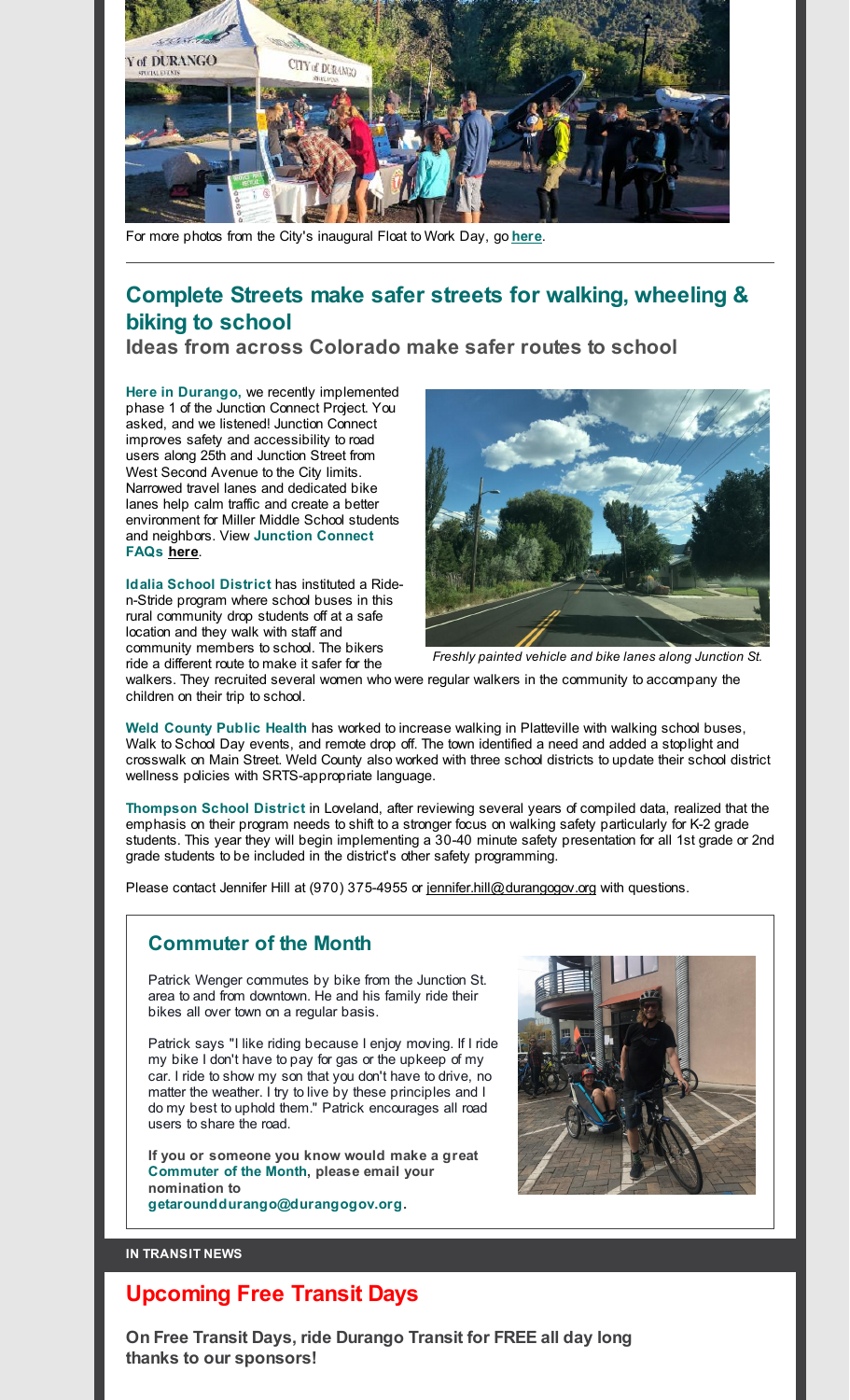**Tuesday, September 26: United [Methodist](http://r20.rs6.net/tn.jsp?f=001TVIoiEjsWQ--V4mnPo_HpU5fCpw6eMCVHennv0bezUMG12Uzc-j2qoozZlQNteiEcNQK1JahtxLR5QR98im9oE9u1QvdhppSbObW3J8ADNrOvhRqYMfWXr8pE_KfKWEHPSuKm-CvNblCrILcyWkuSCzuMccCMimeJOmoJ4UkxI0yqqibwcdaPLQhu4M2AIDW8BH8wU1jzoMZXXoM86QU4xq6OZlUw5uQ6HUiSp0YXE0=&c=&ch=) Thrift Shop**

**See the [Rider's](http://r20.rs6.net/tn.jsp?f=001TVIoiEjsWQ--V4mnPo_HpU5fCpw6eMCVHennv0bezUMG12Uzc-j2qnCdUH7DhSJXTaDTmgFYpbacrjqyVdfcB0TO-BXQNv0X33_GH90n_VQ9Jt3BbrImGnsXbwm58oJGPj_Nejo-MZWlKX9NBtxTgqZljWC2dEZ7ALtkpDyGY9m17tWVk2fT5IXHFRyLuZ8WBtXjAc6A724UqTf94_G6R2-T5SWpZVuu5Z75yM1v8ocW4cJRcksYPx0xl1P8o-Mt&c=&ch=) Guide here!**



Free Transit Day Sponsorship provides an excellent opportunity for your business to give back to the community.

By sponsoring a Free Transit Day, your business will provide fare-free transit service to the public, which is also a great advertising tool for your business.

For information on sponsoring a Free Transit Day, call 970-375-4945 or [click](http://r20.rs6.net/tn.jsp?f=001TVIoiEjsWQ--V4mnPo_HpU5fCpw6eMCVHennv0bezUMG12Uzc-j2qj8-UlMypX8o8kymVKP8Ba3b17h-PNYmvY8ssPwFf4Tq9YJp3IwY1SSiu-I3-2GZHQ2AyevDyp81hOGrGHMJim5lbVuXwp9rboby3tknrmg_jWtQMIb6PTaDTQVo7BGkpYv0apk0OTrOvGN9kP7HNlFAsBHo5T9hLg==&c=&ch=) here.

#### **IN PARKING NEWS**

#### **Disabled Parking Perks and Restrictions**

**Did you know the City has a number of free parking options for disabled drivers who want to park downtown?**

If you are disabled and would like to park for free, please display a handicap placard or disabled plates when parking. The City honors disabled veteran plates at handicap designated spaces, but Purple Heart plates must also display a handicap placard to utilize a handicap designated space. Most of the cross streets in the Central Business District have a Handicap parking spot on the west side of Main Ave, which have extra space for vans with side exits.



The City parking lots each have one or more Handicap spaces which are available to vehicles with or without a parking permit. Additionally, the City allows properly marked vehicles with handicap placards, plates, disabled plates or purple heart plates to use the 3 hour and 10 hour meters for free. We ask that you not use the 30 minute meters without paying as they are designated for fast turn over. Most of the private lots have one or more handicapped parking spaces as well.

For additional information on Durango's parking laws, please see the [Municipal](http://r20.rs6.net/tn.jsp?f=001TVIoiEjsWQ--V4mnPo_HpU5fCpw6eMCVHennv0bezUMG12Uzc-j2qrFk37DwV46jrtIZ1NNW-nt8uPrnjoFcXwKNiJX5Hp6_UvIdUq_oTZ_Bla7kNyRWh6M7UHRrefKHc1LBzCeVb12GQRxDBHI3j6jq8aJaLhIQZ21bfKKwkPZMqMkbW25HyH7fM31OqBgWS_lWLJZFOJEFc5BKFh5z7dB85vAkGIfbtPx3l2GghPv0PImPL2H8oUbNjo8NhIm7jT475lI8iuN4p3AzpYa4eWJrTWZ3Eeg0&c=&ch=) Parking Code. For more information, please call 970-375-4960 or e-mail [parking@durangogov.or](mailto:parking@durangogov.org)g.

#### **IN SUSTAINABILITY NEWS**

### **The EV Revolution**

**We hear a lot about how easy it is to get around Durango by foot, by bike and by bus, but Durango is also a great place to drive an electric vehicle (EV).**



With almost one hundred and sixty thousand sold in the US during 2016, the electric vehicle revolution is well and truly upon us and it might be cheaper and easier than you think to jump on the electric powered bandwagon.

With a \$5,000 state tax rebate applied at the time of purchase, on top of up to \$7,500 in federal tax rebates, Colorado may well be the best place in the country to purchase an electric vehicle. What's more, not only do EVs help cut down on carbon emissions and protect our clean mountain air, but EV drivers can also save an estimated \$13,000 on gas and maintenance over the life of the vehicle compared to their gas guzzling neighbors.

So once you have your shiny new electric vehicle what are you going to do with all that time and money not spent at the gas pump? Well you could park at one of the six EV charging ports located in the Transit Center parking lot on 8<sup>th</sup> and Camino,

charge up for just a dollar fifty hit the shops downtown?

Since the beginning of 2017, these stations have been used over 420 times by people doing just that, saving more than five hundred gallons of gasoline in total!

With 4 new free charging ports recently installed at La Plata Electric Association's headquarters in Bodo Park and more on the way at Mercy Regional Medical Center, it's easier than ever to join the EV revolution.

For more information on EV incentives, visit the Charge Ahead [Colorado](http://r20.rs6.net/tn.jsp?f=001TVIoiEjsWQ--V4mnPo_HpU5fCpw6eMCVHennv0bezUMG12Uzc-j2qloSClkevw_3650EqczPDQwc1U0rnDIWY3dI41oo3AsTiIqHRumAtJ6DgS_RAzR2Uce6TNADnhUnPbI_BX7Ym59IflcQ3DBDYC-QyohtJ1TMb-ANHph7hnyQGdvmw-fDAAoFF1eUpx48&c=&ch=) website. For charging station locations, availability and registration check out [ChargePoint](http://r20.rs6.net/tn.jsp?f=001TVIoiEjsWQ--V4mnPo_HpU5fCpw6eMCVHennv0bezUMG12Uzc-j2qloSClkevw_3AlbtGNalpcGF4elO61hKBB8rYZVSMHFBFJvQGd1H7w7FphuIzBf1HjTbNxUF3gtQ7tdBOJIJ_NOI2MgomVX_u6UIZS22ZusCYalvBxGN_GbSKuDVRCGjvA==&c=&ch=) and for more information about City of Durango Sustainability programs go to [www.durangogov.org/sustainability](http://r20.rs6.net/tn.jsp?f=001TVIoiEjsWQ--V4mnPo_HpU5fCpw6eMCVHennv0bezUMG12Uzc-j2qloSClkevw_3Wg6k6SzJHIeKzqu1NhBw-8CtjcVABtCIOL1wzDBPMhmcdnLP9myX1oC1z16z27koUvEj7MJjwlHbCns84wUFvSPkN8N8ZS08Wjf745ApnHw8JZB0v2ELKSZl_ImdgAIb&c=&ch=).



For additional information, please contact Imogen Ainsworth at 970-375-5061 or imogen.ainsworth@durangogov.org

#### **WHAT WE ARE READING**